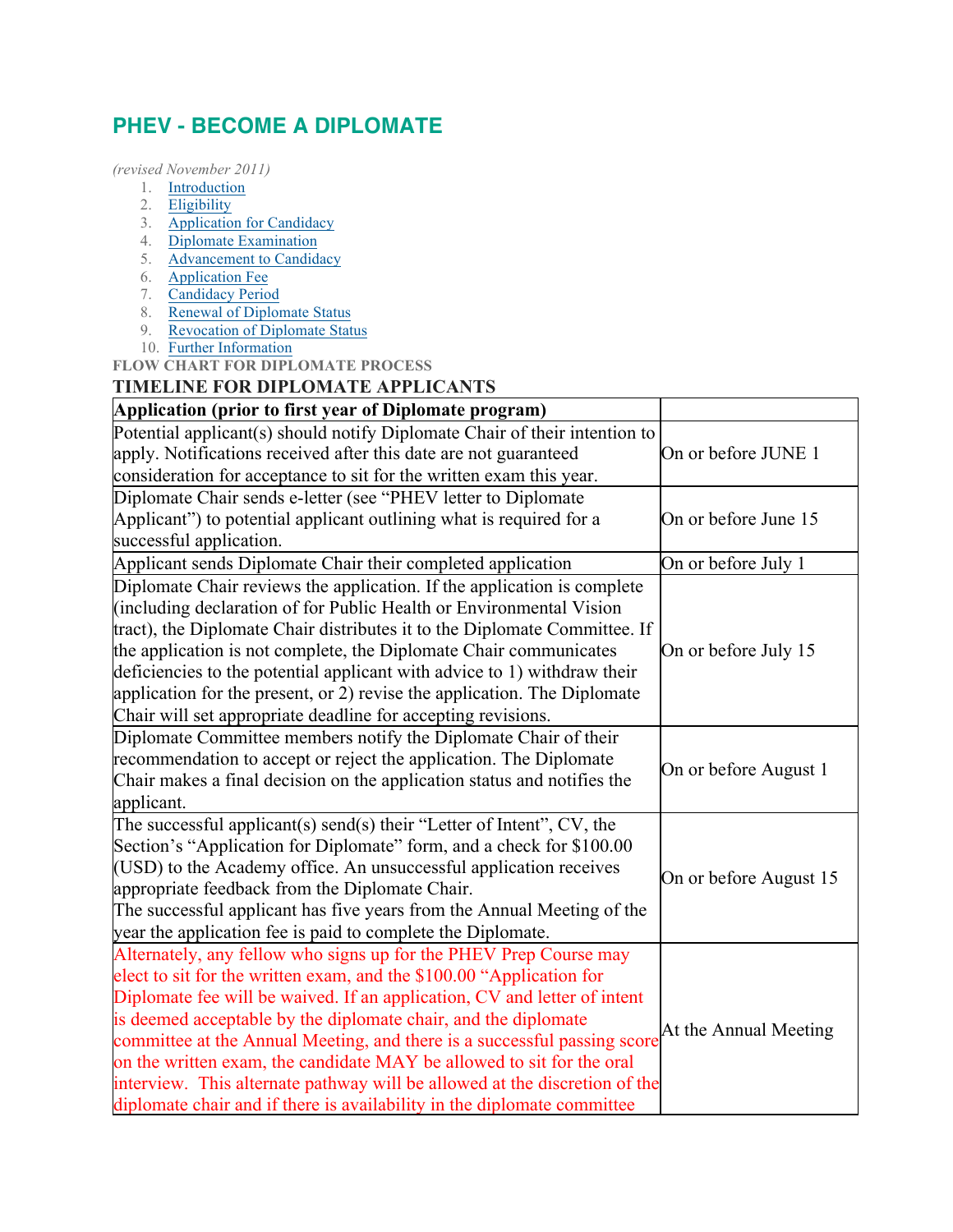| prior to the Annual Meeting. The earlier that this information is<br>provided, the more likely the Diplomate Committee will be able to<br>At Annual Meeting<br>If successful on the written exam, sit for oral interview. If successful,<br>At Annual Meeting<br>applicant becomes a Candidate<br>Candidacy (second year or later)<br>Candidate proposes three potential projects for the Diplomate<br>On or before January 15<br>Committee.<br>DC reviews the project proposals. If in acceptable form, the DC sends<br>them to the Diplomate Committee for review. If not, the DC<br>On or before January 30<br>communicates to the applicant what revisions are necessary.<br>The Diplomate Committee reviews the proposals and reports their<br>preferences to the DC who finalizes which proposal to be the<br>On or before February 20<br>Candidate's project and communicates that to the Candidate.<br>Candidate is encouraged to work with the DC to set a schedule where<br>outline, reference list, and rough drafts are submitted prior to the first<br>March 1-June 30<br>completed draft. The DC will ask a Diplomate Committee member to act<br>as a mentor to review the project's development through this period.<br>Candidate submits completed project first draft to DC.<br>On or before July 15<br>DC sends project first draft to the Diplomate Committee for<br>review. Committee members act as journal referees and communicate to<br>the DC: accept, revision needed or reject. Most will be classified as<br>revision needed. (If accepted, Candidate done until oral defense at the<br>On or before August 5<br>Annual Meeting. If rejected, Candidate will need to start the project<br>phase over again by proposing new projects on the same previous<br>timeline.)<br>DC sends project back to Candidate with Diplomate Committee<br>On or before August 10<br>comments for revision if needed.<br>On or before September<br>Candidate revises project and resubmits to DC.<br>10<br>DC circulates final project to Diplomate Committee. Committee makes<br>On or before October 1<br>final decision to accept or reject. If accepted, Committee members are<br>If project accepted,<br>encouraged to include questions for the Candidate that might be asked at<br>Candidate sits for oral<br>the oral defense. If rejected, DC will assess if Candidate should 1)<br>defense at the Annual<br>continue in the program with current project or another project or 2)<br>Meeting<br>discontinue their candidacy.<br>Diplomate status<br>conferred at President's<br><b>Banquet</b> |                                                                           |  |
|---------------------------------------------------------------------------------------------------------------------------------------------------------------------------------------------------------------------------------------------------------------------------------------------------------------------------------------------------------------------------------------------------------------------------------------------------------------------------------------------------------------------------------------------------------------------------------------------------------------------------------------------------------------------------------------------------------------------------------------------------------------------------------------------------------------------------------------------------------------------------------------------------------------------------------------------------------------------------------------------------------------------------------------------------------------------------------------------------------------------------------------------------------------------------------------------------------------------------------------------------------------------------------------------------------------------------------------------------------------------------------------------------------------------------------------------------------------------------------------------------------------------------------------------------------------------------------------------------------------------------------------------------------------------------------------------------------------------------------------------------------------------------------------------------------------------------------------------------------------------------------------------------------------------------------------------------------------------------------------------------------------------------------------------------------------------------------------------------------------------------------------------------------------------------------------------------------------------------------------------------------------------------------------------------------------------------------------------------------------------------------------------------------------------------------------------------------------------------------------------------------------------------------------------------------------------------------------------------------------------|---------------------------------------------------------------------------|--|
|                                                                                                                                                                                                                                                                                                                                                                                                                                                                                                                                                                                                                                                                                                                                                                                                                                                                                                                                                                                                                                                                                                                                                                                                                                                                                                                                                                                                                                                                                                                                                                                                                                                                                                                                                                                                                                                                                                                                                                                                                                                                                                                                                                                                                                                                                                                                                                                                                                                                                                                                                                                                                     | schedule at the annual meeting. It is highly recommended that anyone      |  |
|                                                                                                                                                                                                                                                                                                                                                                                                                                                                                                                                                                                                                                                                                                                                                                                                                                                                                                                                                                                                                                                                                                                                                                                                                                                                                                                                                                                                                                                                                                                                                                                                                                                                                                                                                                                                                                                                                                                                                                                                                                                                                                                                                                                                                                                                                                                                                                                                                                                                                                                                                                                                                     | sitting for the prep course submit a letter of intent, application and CV |  |
|                                                                                                                                                                                                                                                                                                                                                                                                                                                                                                                                                                                                                                                                                                                                                                                                                                                                                                                                                                                                                                                                                                                                                                                                                                                                                                                                                                                                                                                                                                                                                                                                                                                                                                                                                                                                                                                                                                                                                                                                                                                                                                                                                                                                                                                                                                                                                                                                                                                                                                                                                                                                                     |                                                                           |  |
|                                                                                                                                                                                                                                                                                                                                                                                                                                                                                                                                                                                                                                                                                                                                                                                                                                                                                                                                                                                                                                                                                                                                                                                                                                                                                                                                                                                                                                                                                                                                                                                                                                                                                                                                                                                                                                                                                                                                                                                                                                                                                                                                                                                                                                                                                                                                                                                                                                                                                                                                                                                                                     |                                                                           |  |
|                                                                                                                                                                                                                                                                                                                                                                                                                                                                                                                                                                                                                                                                                                                                                                                                                                                                                                                                                                                                                                                                                                                                                                                                                                                                                                                                                                                                                                                                                                                                                                                                                                                                                                                                                                                                                                                                                                                                                                                                                                                                                                                                                                                                                                                                                                                                                                                                                                                                                                                                                                                                                     | accommodate an applicant and provide feedback on the applicant's          |  |
|                                                                                                                                                                                                                                                                                                                                                                                                                                                                                                                                                                                                                                                                                                                                                                                                                                                                                                                                                                                                                                                                                                                                                                                                                                                                                                                                                                                                                                                                                                                                                                                                                                                                                                                                                                                                                                                                                                                                                                                                                                                                                                                                                                                                                                                                                                                                                                                                                                                                                                                                                                                                                     | prospects in the Diplomate process.                                       |  |
|                                                                                                                                                                                                                                                                                                                                                                                                                                                                                                                                                                                                                                                                                                                                                                                                                                                                                                                                                                                                                                                                                                                                                                                                                                                                                                                                                                                                                                                                                                                                                                                                                                                                                                                                                                                                                                                                                                                                                                                                                                                                                                                                                                                                                                                                                                                                                                                                                                                                                                                                                                                                                     |                                                                           |  |
|                                                                                                                                                                                                                                                                                                                                                                                                                                                                                                                                                                                                                                                                                                                                                                                                                                                                                                                                                                                                                                                                                                                                                                                                                                                                                                                                                                                                                                                                                                                                                                                                                                                                                                                                                                                                                                                                                                                                                                                                                                                                                                                                                                                                                                                                                                                                                                                                                                                                                                                                                                                                                     | Applicant status (first year)                                             |  |
|                                                                                                                                                                                                                                                                                                                                                                                                                                                                                                                                                                                                                                                                                                                                                                                                                                                                                                                                                                                                                                                                                                                                                                                                                                                                                                                                                                                                                                                                                                                                                                                                                                                                                                                                                                                                                                                                                                                                                                                                                                                                                                                                                                                                                                                                                                                                                                                                                                                                                                                                                                                                                     | Sit for written exam                                                      |  |
|                                                                                                                                                                                                                                                                                                                                                                                                                                                                                                                                                                                                                                                                                                                                                                                                                                                                                                                                                                                                                                                                                                                                                                                                                                                                                                                                                                                                                                                                                                                                                                                                                                                                                                                                                                                                                                                                                                                                                                                                                                                                                                                                                                                                                                                                                                                                                                                                                                                                                                                                                                                                                     |                                                                           |  |
|                                                                                                                                                                                                                                                                                                                                                                                                                                                                                                                                                                                                                                                                                                                                                                                                                                                                                                                                                                                                                                                                                                                                                                                                                                                                                                                                                                                                                                                                                                                                                                                                                                                                                                                                                                                                                                                                                                                                                                                                                                                                                                                                                                                                                                                                                                                                                                                                                                                                                                                                                                                                                     |                                                                           |  |
|                                                                                                                                                                                                                                                                                                                                                                                                                                                                                                                                                                                                                                                                                                                                                                                                                                                                                                                                                                                                                                                                                                                                                                                                                                                                                                                                                                                                                                                                                                                                                                                                                                                                                                                                                                                                                                                                                                                                                                                                                                                                                                                                                                                                                                                                                                                                                                                                                                                                                                                                                                                                                     |                                                                           |  |
|                                                                                                                                                                                                                                                                                                                                                                                                                                                                                                                                                                                                                                                                                                                                                                                                                                                                                                                                                                                                                                                                                                                                                                                                                                                                                                                                                                                                                                                                                                                                                                                                                                                                                                                                                                                                                                                                                                                                                                                                                                                                                                                                                                                                                                                                                                                                                                                                                                                                                                                                                                                                                     |                                                                           |  |
|                                                                                                                                                                                                                                                                                                                                                                                                                                                                                                                                                                                                                                                                                                                                                                                                                                                                                                                                                                                                                                                                                                                                                                                                                                                                                                                                                                                                                                                                                                                                                                                                                                                                                                                                                                                                                                                                                                                                                                                                                                                                                                                                                                                                                                                                                                                                                                                                                                                                                                                                                                                                                     |                                                                           |  |
|                                                                                                                                                                                                                                                                                                                                                                                                                                                                                                                                                                                                                                                                                                                                                                                                                                                                                                                                                                                                                                                                                                                                                                                                                                                                                                                                                                                                                                                                                                                                                                                                                                                                                                                                                                                                                                                                                                                                                                                                                                                                                                                                                                                                                                                                                                                                                                                                                                                                                                                                                                                                                     |                                                                           |  |
|                                                                                                                                                                                                                                                                                                                                                                                                                                                                                                                                                                                                                                                                                                                                                                                                                                                                                                                                                                                                                                                                                                                                                                                                                                                                                                                                                                                                                                                                                                                                                                                                                                                                                                                                                                                                                                                                                                                                                                                                                                                                                                                                                                                                                                                                                                                                                                                                                                                                                                                                                                                                                     |                                                                           |  |
|                                                                                                                                                                                                                                                                                                                                                                                                                                                                                                                                                                                                                                                                                                                                                                                                                                                                                                                                                                                                                                                                                                                                                                                                                                                                                                                                                                                                                                                                                                                                                                                                                                                                                                                                                                                                                                                                                                                                                                                                                                                                                                                                                                                                                                                                                                                                                                                                                                                                                                                                                                                                                     |                                                                           |  |
|                                                                                                                                                                                                                                                                                                                                                                                                                                                                                                                                                                                                                                                                                                                                                                                                                                                                                                                                                                                                                                                                                                                                                                                                                                                                                                                                                                                                                                                                                                                                                                                                                                                                                                                                                                                                                                                                                                                                                                                                                                                                                                                                                                                                                                                                                                                                                                                                                                                                                                                                                                                                                     |                                                                           |  |
|                                                                                                                                                                                                                                                                                                                                                                                                                                                                                                                                                                                                                                                                                                                                                                                                                                                                                                                                                                                                                                                                                                                                                                                                                                                                                                                                                                                                                                                                                                                                                                                                                                                                                                                                                                                                                                                                                                                                                                                                                                                                                                                                                                                                                                                                                                                                                                                                                                                                                                                                                                                                                     |                                                                           |  |
|                                                                                                                                                                                                                                                                                                                                                                                                                                                                                                                                                                                                                                                                                                                                                                                                                                                                                                                                                                                                                                                                                                                                                                                                                                                                                                                                                                                                                                                                                                                                                                                                                                                                                                                                                                                                                                                                                                                                                                                                                                                                                                                                                                                                                                                                                                                                                                                                                                                                                                                                                                                                                     |                                                                           |  |
|                                                                                                                                                                                                                                                                                                                                                                                                                                                                                                                                                                                                                                                                                                                                                                                                                                                                                                                                                                                                                                                                                                                                                                                                                                                                                                                                                                                                                                                                                                                                                                                                                                                                                                                                                                                                                                                                                                                                                                                                                                                                                                                                                                                                                                                                                                                                                                                                                                                                                                                                                                                                                     |                                                                           |  |
|                                                                                                                                                                                                                                                                                                                                                                                                                                                                                                                                                                                                                                                                                                                                                                                                                                                                                                                                                                                                                                                                                                                                                                                                                                                                                                                                                                                                                                                                                                                                                                                                                                                                                                                                                                                                                                                                                                                                                                                                                                                                                                                                                                                                                                                                                                                                                                                                                                                                                                                                                                                                                     |                                                                           |  |
|                                                                                                                                                                                                                                                                                                                                                                                                                                                                                                                                                                                                                                                                                                                                                                                                                                                                                                                                                                                                                                                                                                                                                                                                                                                                                                                                                                                                                                                                                                                                                                                                                                                                                                                                                                                                                                                                                                                                                                                                                                                                                                                                                                                                                                                                                                                                                                                                                                                                                                                                                                                                                     |                                                                           |  |
|                                                                                                                                                                                                                                                                                                                                                                                                                                                                                                                                                                                                                                                                                                                                                                                                                                                                                                                                                                                                                                                                                                                                                                                                                                                                                                                                                                                                                                                                                                                                                                                                                                                                                                                                                                                                                                                                                                                                                                                                                                                                                                                                                                                                                                                                                                                                                                                                                                                                                                                                                                                                                     |                                                                           |  |
|                                                                                                                                                                                                                                                                                                                                                                                                                                                                                                                                                                                                                                                                                                                                                                                                                                                                                                                                                                                                                                                                                                                                                                                                                                                                                                                                                                                                                                                                                                                                                                                                                                                                                                                                                                                                                                                                                                                                                                                                                                                                                                                                                                                                                                                                                                                                                                                                                                                                                                                                                                                                                     |                                                                           |  |
|                                                                                                                                                                                                                                                                                                                                                                                                                                                                                                                                                                                                                                                                                                                                                                                                                                                                                                                                                                                                                                                                                                                                                                                                                                                                                                                                                                                                                                                                                                                                                                                                                                                                                                                                                                                                                                                                                                                                                                                                                                                                                                                                                                                                                                                                                                                                                                                                                                                                                                                                                                                                                     |                                                                           |  |
|                                                                                                                                                                                                                                                                                                                                                                                                                                                                                                                                                                                                                                                                                                                                                                                                                                                                                                                                                                                                                                                                                                                                                                                                                                                                                                                                                                                                                                                                                                                                                                                                                                                                                                                                                                                                                                                                                                                                                                                                                                                                                                                                                                                                                                                                                                                                                                                                                                                                                                                                                                                                                     |                                                                           |  |
|                                                                                                                                                                                                                                                                                                                                                                                                                                                                                                                                                                                                                                                                                                                                                                                                                                                                                                                                                                                                                                                                                                                                                                                                                                                                                                                                                                                                                                                                                                                                                                                                                                                                                                                                                                                                                                                                                                                                                                                                                                                                                                                                                                                                                                                                                                                                                                                                                                                                                                                                                                                                                     |                                                                           |  |
|                                                                                                                                                                                                                                                                                                                                                                                                                                                                                                                                                                                                                                                                                                                                                                                                                                                                                                                                                                                                                                                                                                                                                                                                                                                                                                                                                                                                                                                                                                                                                                                                                                                                                                                                                                                                                                                                                                                                                                                                                                                                                                                                                                                                                                                                                                                                                                                                                                                                                                                                                                                                                     |                                                                           |  |
|                                                                                                                                                                                                                                                                                                                                                                                                                                                                                                                                                                                                                                                                                                                                                                                                                                                                                                                                                                                                                                                                                                                                                                                                                                                                                                                                                                                                                                                                                                                                                                                                                                                                                                                                                                                                                                                                                                                                                                                                                                                                                                                                                                                                                                                                                                                                                                                                                                                                                                                                                                                                                     |                                                                           |  |
|                                                                                                                                                                                                                                                                                                                                                                                                                                                                                                                                                                                                                                                                                                                                                                                                                                                                                                                                                                                                                                                                                                                                                                                                                                                                                                                                                                                                                                                                                                                                                                                                                                                                                                                                                                                                                                                                                                                                                                                                                                                                                                                                                                                                                                                                                                                                                                                                                                                                                                                                                                                                                     |                                                                           |  |
|                                                                                                                                                                                                                                                                                                                                                                                                                                                                                                                                                                                                                                                                                                                                                                                                                                                                                                                                                                                                                                                                                                                                                                                                                                                                                                                                                                                                                                                                                                                                                                                                                                                                                                                                                                                                                                                                                                                                                                                                                                                                                                                                                                                                                                                                                                                                                                                                                                                                                                                                                                                                                     |                                                                           |  |
|                                                                                                                                                                                                                                                                                                                                                                                                                                                                                                                                                                                                                                                                                                                                                                                                                                                                                                                                                                                                                                                                                                                                                                                                                                                                                                                                                                                                                                                                                                                                                                                                                                                                                                                                                                                                                                                                                                                                                                                                                                                                                                                                                                                                                                                                                                                                                                                                                                                                                                                                                                                                                     |                                                                           |  |
|                                                                                                                                                                                                                                                                                                                                                                                                                                                                                                                                                                                                                                                                                                                                                                                                                                                                                                                                                                                                                                                                                                                                                                                                                                                                                                                                                                                                                                                                                                                                                                                                                                                                                                                                                                                                                                                                                                                                                                                                                                                                                                                                                                                                                                                                                                                                                                                                                                                                                                                                                                                                                     |                                                                           |  |
|                                                                                                                                                                                                                                                                                                                                                                                                                                                                                                                                                                                                                                                                                                                                                                                                                                                                                                                                                                                                                                                                                                                                                                                                                                                                                                                                                                                                                                                                                                                                                                                                                                                                                                                                                                                                                                                                                                                                                                                                                                                                                                                                                                                                                                                                                                                                                                                                                                                                                                                                                                                                                     |                                                                           |  |
|                                                                                                                                                                                                                                                                                                                                                                                                                                                                                                                                                                                                                                                                                                                                                                                                                                                                                                                                                                                                                                                                                                                                                                                                                                                                                                                                                                                                                                                                                                                                                                                                                                                                                                                                                                                                                                                                                                                                                                                                                                                                                                                                                                                                                                                                                                                                                                                                                                                                                                                                                                                                                     |                                                                           |  |
|                                                                                                                                                                                                                                                                                                                                                                                                                                                                                                                                                                                                                                                                                                                                                                                                                                                                                                                                                                                                                                                                                                                                                                                                                                                                                                                                                                                                                                                                                                                                                                                                                                                                                                                                                                                                                                                                                                                                                                                                                                                                                                                                                                                                                                                                                                                                                                                                                                                                                                                                                                                                                     |                                                                           |  |
|                                                                                                                                                                                                                                                                                                                                                                                                                                                                                                                                                                                                                                                                                                                                                                                                                                                                                                                                                                                                                                                                                                                                                                                                                                                                                                                                                                                                                                                                                                                                                                                                                                                                                                                                                                                                                                                                                                                                                                                                                                                                                                                                                                                                                                                                                                                                                                                                                                                                                                                                                                                                                     |                                                                           |  |
|                                                                                                                                                                                                                                                                                                                                                                                                                                                                                                                                                                                                                                                                                                                                                                                                                                                                                                                                                                                                                                                                                                                                                                                                                                                                                                                                                                                                                                                                                                                                                                                                                                                                                                                                                                                                                                                                                                                                                                                                                                                                                                                                                                                                                                                                                                                                                                                                                                                                                                                                                                                                                     |                                                                           |  |
|                                                                                                                                                                                                                                                                                                                                                                                                                                                                                                                                                                                                                                                                                                                                                                                                                                                                                                                                                                                                                                                                                                                                                                                                                                                                                                                                                                                                                                                                                                                                                                                                                                                                                                                                                                                                                                                                                                                                                                                                                                                                                                                                                                                                                                                                                                                                                                                                                                                                                                                                                                                                                     |                                                                           |  |
|                                                                                                                                                                                                                                                                                                                                                                                                                                                                                                                                                                                                                                                                                                                                                                                                                                                                                                                                                                                                                                                                                                                                                                                                                                                                                                                                                                                                                                                                                                                                                                                                                                                                                                                                                                                                                                                                                                                                                                                                                                                                                                                                                                                                                                                                                                                                                                                                                                                                                                                                                                                                                     |                                                                           |  |
|                                                                                                                                                                                                                                                                                                                                                                                                                                                                                                                                                                                                                                                                                                                                                                                                                                                                                                                                                                                                                                                                                                                                                                                                                                                                                                                                                                                                                                                                                                                                                                                                                                                                                                                                                                                                                                                                                                                                                                                                                                                                                                                                                                                                                                                                                                                                                                                                                                                                                                                                                                                                                     |                                                                           |  |
|                                                                                                                                                                                                                                                                                                                                                                                                                                                                                                                                                                                                                                                                                                                                                                                                                                                                                                                                                                                                                                                                                                                                                                                                                                                                                                                                                                                                                                                                                                                                                                                                                                                                                                                                                                                                                                                                                                                                                                                                                                                                                                                                                                                                                                                                                                                                                                                                                                                                                                                                                                                                                     |                                                                           |  |
|                                                                                                                                                                                                                                                                                                                                                                                                                                                                                                                                                                                                                                                                                                                                                                                                                                                                                                                                                                                                                                                                                                                                                                                                                                                                                                                                                                                                                                                                                                                                                                                                                                                                                                                                                                                                                                                                                                                                                                                                                                                                                                                                                                                                                                                                                                                                                                                                                                                                                                                                                                                                                     | Successful defense of the project!                                        |  |
|                                                                                                                                                                                                                                                                                                                                                                                                                                                                                                                                                                                                                                                                                                                                                                                                                                                                                                                                                                                                                                                                                                                                                                                                                                                                                                                                                                                                                                                                                                                                                                                                                                                                                                                                                                                                                                                                                                                                                                                                                                                                                                                                                                                                                                                                                                                                                                                                                                                                                                                                                                                                                     |                                                                           |  |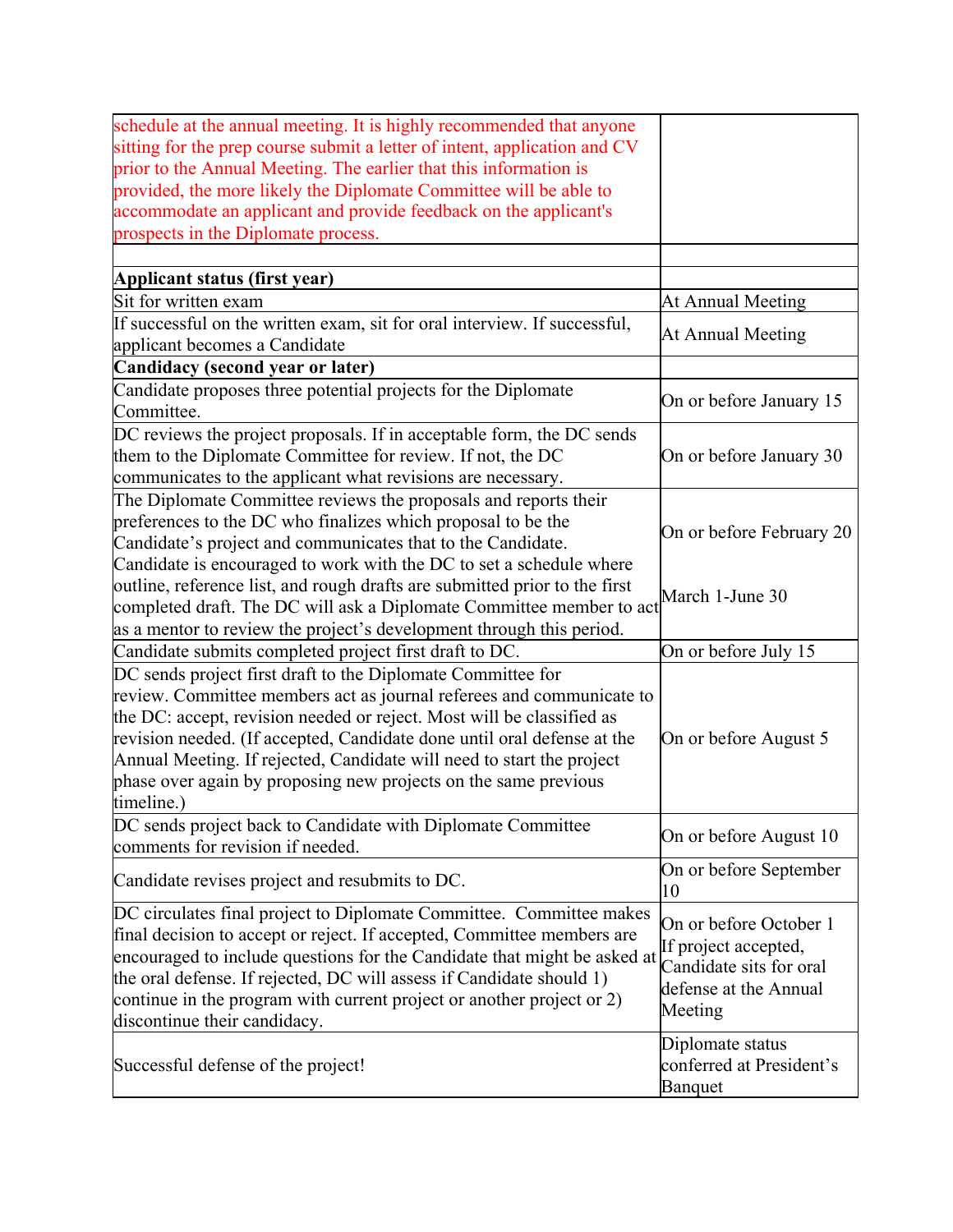#### **I. INTRODUCTION**

Who are Diplomates in Public Health and Environmental Vision?

Diplomate, from the root word diploma, is the title and certification given a Fellow of the Academy who has achieved advanced expertise, understanding, and education in public health optometry and environmental vision by completing the Diplomate Program.

Diplomates in the Section are optometrists, public health professionals, and vision scientists from a variety of backgrounds including private practice, government and military service, academic institutions, private sector organizations, research settings, and not for profit agencies.

What is Public Health Optometry? What is Environmental Vision?

As a specialty, Public Health Optometry includes optometrists who recognize and actively participate in management of conditions and systems from a population perspective. Specialists in Environmental Vision educate and facilitate people whose vision needs are unique to their occupation or recreation. Public Health Optometrists may treat an outbreak of infectious eye disease. Public Health and Environmental Vision specialists may influence access of care, health care policy and finances for groups. It is this emphasis on populations that distinguishes the Public Health and Environmental Vision Section.

Public Health and Environmental Vision is the application of public health and optometric principles to improve the eye health and vision of the population.

Throughout the foreseeable future, the organization, administration and delivery of health care services will continue to change in a rapid and sometimes unpredictable manner. Our profession needs expertise, understanding and education in the area of health care policy and administration, and environmental vision. We need to develop and recognize leaders of our profession who exercise the knowledge and maintain an active involvement in public health.

Fellows of the American Academy of Optometry may become Diplomates of the Section on Public Health when they have demonstrated the required level of knowledge and expertise in public health optometry. The application of public health knowledge involves an understanding of major societal issues, such as workforce and finance, that effect the delivery of health services to different groups or populations.

This guide describes the requirements and procedures for becoming a Diplomate of the Section on Public Health. **II. ELIGIBILITY**

Applicants to the Diplomate Program will consist of Fellows of the Academy who:

- 1. Are in good standing with the Academy
- 2. Have shown a working interest in this optometric specialty

3. Have demonstrated a high level of knowledge of public health optometry and/or environmental optometry. Recognition as a Diplomate in Public Health and Environmental Vision will be awarded to those who successfully demonstrate knowledge, skills and participation in public health or community optometry activities in their work and should be reflected on their application, curriculum vitae, letter of intent, written examination (given at the Academy's annual meeting), oral interview (given at the Academy's annual meeting), scholarly paper on a topic approved by the Section's Diplomate Committee, and oral defense of the paper at the annual Academy meeting. **III. APPLICATION FOR CANDIDACY**

The prospective applicant should notify the Diplomate Chair of his/her intention to apply for the Diplomate Program by **June 1** in the year in which the written examination is planned to be taken. The Diplomate Chair will respond to this notification by informing the applicant of the steps required for successful application. By July 1 the applicant must submit to the Diplomate Chair a completed application to include a **current Curriculum Vitae and a letter of interest**. The letter of interest should explain the applicant's interest and involvement in public health and/or environmental optometry. Applicants should apply with a stated emphasis in either Public Health Optometry or Environmental Vision. While the section expects candidates to demonstrate superior knowledge in both areas for all the examinations, more expertise and knowledge will be expected based on the emphasis selected by the candidates. For example, candidates with an emphasis in Public Health Optometry will be expected to discuss the fine points of current health care policy and health care economics. Candidates with an emphasis in Environmental Vision will be expected to demonstrate sophisticated knowledge of environmental vision concepts and the impact of the environment on the eye and vision such as ergonomics, radiation and lighting including lasers, vision requirements, and sport and safety eye standards.

The Diplomate Chair reviews the application, and, if complete, will forward the CV and Letter of Intent to the Diplomate committee for review. Individual Diplomate Committee members will identify the strengths and/or weaknesses of the application and inform the Diplomate Chair of his/her recommendation for approval. On or before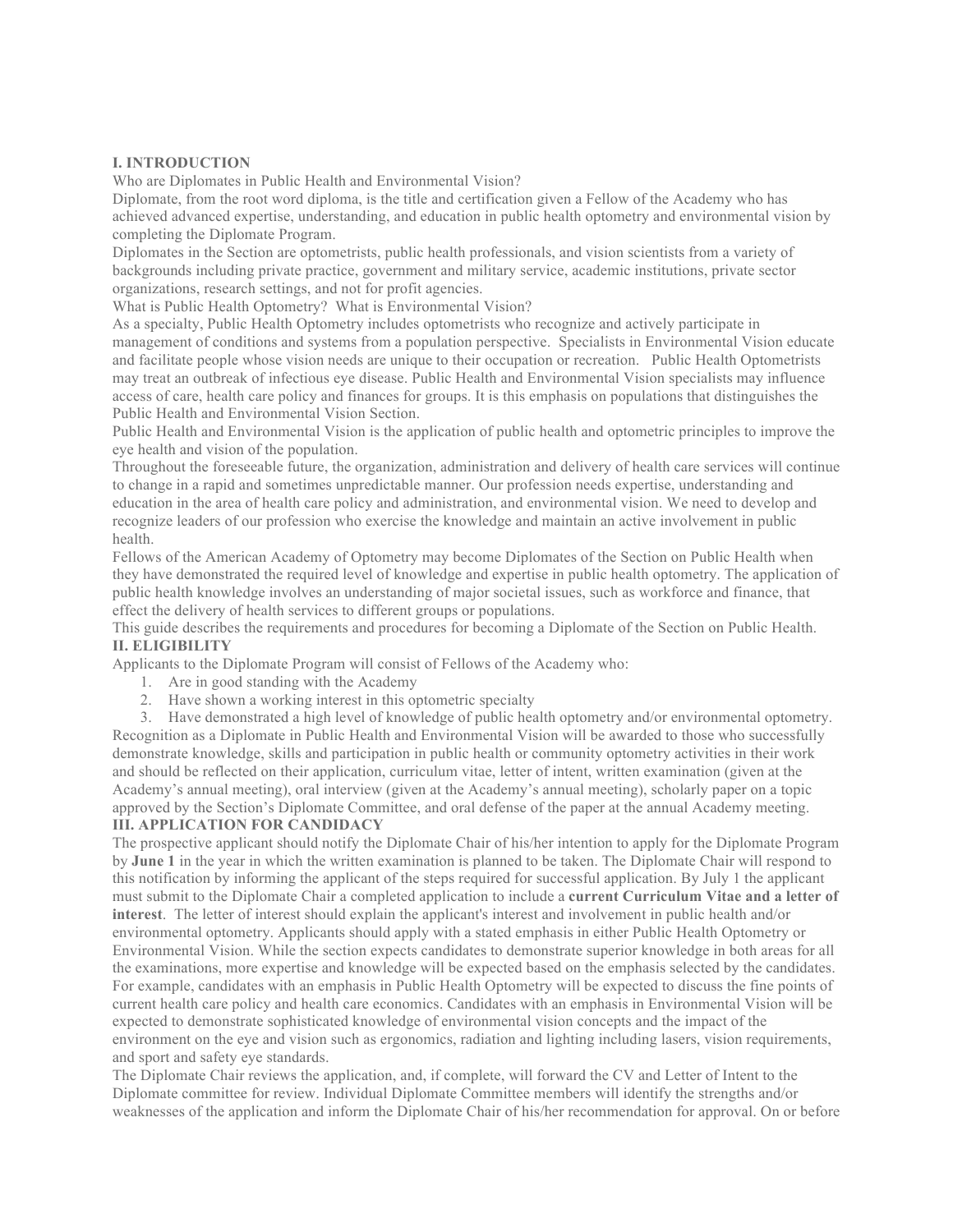August 1, the Diplomate Chair makes a final decision on the application status and notifies the applicant. Before August 15 the successful applicant must then send his/her CV, letter of interest, and completed Application for Diplomate form to the AAO office along with a check for \$100.00 (USD). The successful applicant has five years from the Annual Meeting of the year the application fee was paid to complete the Diplomate process. An unsuccessful applicant receives appropriate feedback from the Diplomate Chair along with suggestions to strengthen his/her application for future consideration. This applicant is then encouraged to schedule a face-to-face meeting with the Diplomate Chair and/or other section executive committee members at the Annual Meeting to discuss his/her application shortcomings.

**Note for Fellows from outside the United States**: the current Diplomate curriculum is designed for United States optometrists or health care professionals. Noting the Section's interest in international optometry, and, that human conditions do not respect political borders, the Section will, at its discretion, edit certain knowledge areas that are unique to the United States in order to de-emphasize United States health care policy, law, or finances for a non U.S. applicant. All Candidates will be expected to meet basic science, clinical science, and public health requirements applicable across borders. The applicant from outside the United States needs to make a direct request for an International Tract to the Chair of the Diplomate Program in his/her letter of intent.

The applicant's **letter of interest** should include why she/he wants to be a Diplomate, how she/he will benefit the section, or what her/his current goals are related to Public Health and/or Environmental Vision activities. Additionally, the letter of interest should include a discussion and/or description of the applicant's previous Public Health and/or Environmental Vision activities. Examples of these activities are:

1. Active involvement in government or public health services, voluntary health care programs or organization, the development of local, state or national public health policy, and/or environmental/occupational vision activities;

2. Published papers, reports and/or other documents on public health, environmental vision, or related topics;

3. Teaching appropriate courses in recognized post-graduate programs of the Academy and/or other professional associations;

4. Presentations on pertinent topics to professional and/or civic groups;

5. Faculty appointment with the responsibility for teaching public health and/or environmental vision related courses and/or topics;

6. Active participation in professional and/or community-based organizations concerned and/or involved with public health or environmental vision;

7. Advanced education and training in public health or environmental vision; and,

8. Documentation of other types of direct experience and expertise in public or environmental vision. The Diplomate Committee will review the applicant's letter of interest, Curriculum Vitae and any other information

submitted as evidence or documentation of the applicant's knowledge and expertise in the area of public health optometry and environmental vision. When the decision regarding acceptance into the Diplomate Program is made by the Committee, the Chair of the Diplomate Program will notify the applicant of the decision and provide instructions regarding the next step of the process.

#### **IV. DIPLOMATE EXAMINATION**

Upon the approval of the Diplomate Committee, the applicant becomes eligible to take the **written and oral Diplomate examinations** at the next regularly scheduled meeting of the American Academy of Optometry. The written and oral examinations are prepared and administered by the members of the Diplomate Committee. The material covered in the written examination is provided in the practice profile and reading list. An interview with the Diplomate Committee is part of the oral examination. The oral examination and interview provide the Committee with the opportunity to review the applicant's written examination results and further evaluate the applicant's knowledge and expertise in public health or environmental optometry.

The written examination must be taken and passed prior to taking the oral examination. Upon passing the written examination, the applicant will sit for the oral examination. The following topics may be covered on either or both the written and oral examinations:

1. Public health and optometry- philosophy, history, scope

2. Epidemiology- basic science (measures of distribution and determinants of disease) and clinical science (distribution of eye conditions in human populations, associations, and implications of causation)

3. Applications of epidemiology and biostatistics- experimental designs (validity and generalizability), interpretation

of statistical tests, causation, vision screening, and research ethics

4. Health care policy- legal basis for health care services and providers, regulation of health care provision, patient rights and protections, major federal statues on health care, access to care

5. Organization of health care and systems- organization of health care providers (primary, secondary, tertiary), public health departments, types of practice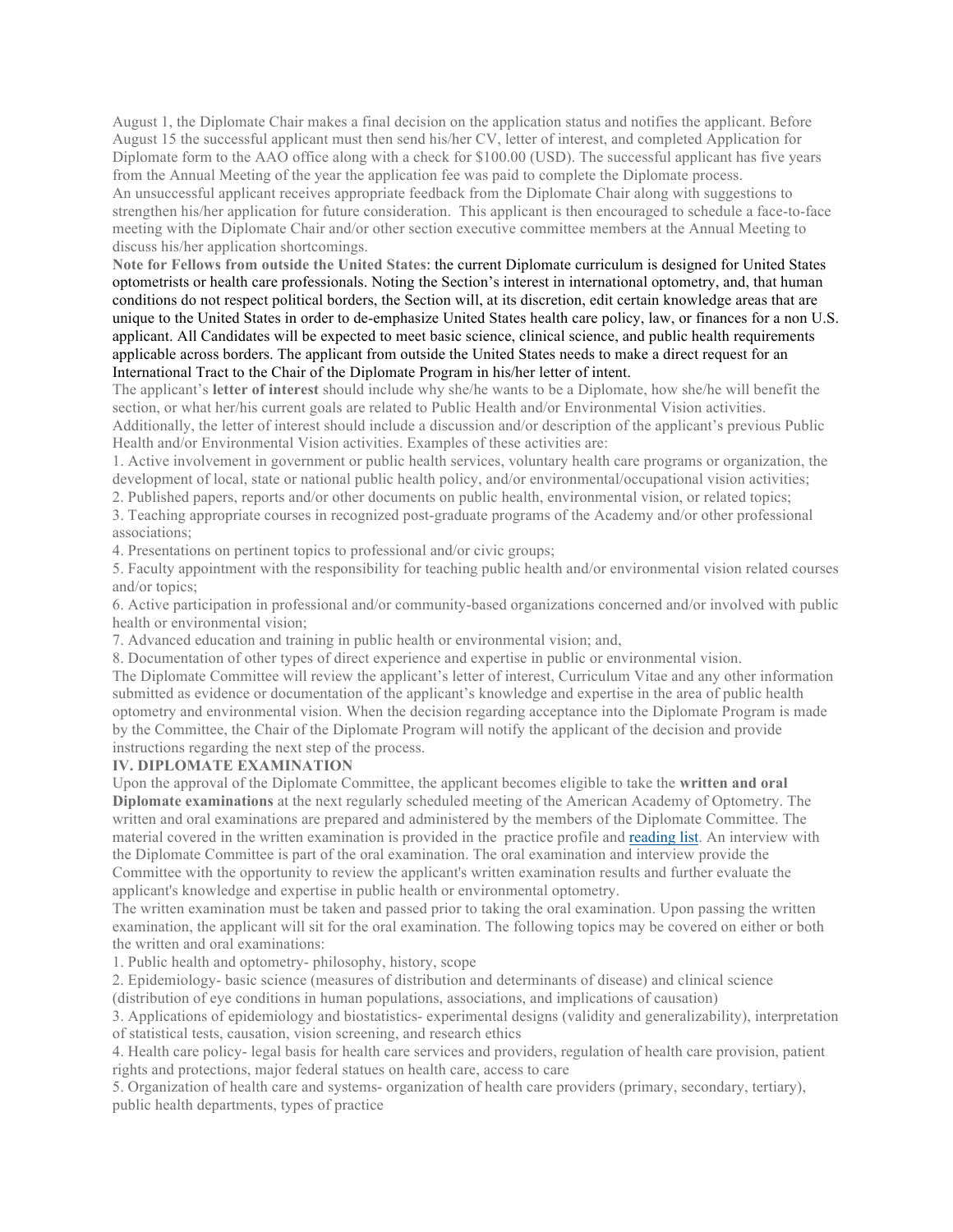6. Principles of prevention, health care education, dissemination of health care resources and promotion through U.S. federal and other agencies- research (NIH), prevention (CDC), regulation (FDA), financing (CMM), others (VA, IHS, OSHA, Military, etc), private organizations (Prevent Blindness), associations (AOA, AAO, ANSI, APHA, WHO), institutions, and foundations

7. Health economics including reimbursement mechanisms- services (patient-employer or subsidizer third partyprovider), types of financing (fee for service, capitation), entities (hospitals, clinics, practices), materials (equipment, medicine, glasses, contact lenses)

8. Health care need and provision- supply and demand of health care workers, barriers to care: cultural, economic, geographic, etc.

9. Quality Assurance- health care services, medical equipment, financing, agencies involved (state board, JCAHO, CMM, provider panels, department of health, ARBO, COPE, NBEO)

10. Public health ethics- ethical dilemma, processes for ethical decision making, moral standards versus ethics, law versus ethics, application of ethics to public health optometry, influence of religion or spirituality on health and health care

11. Challenges to the provision of health care in developing countries

12. Occupational and environmental hazards to the eye and adnexa (e.g. electromagnetic radiation, dust, flying particles, blunt trauma, chemicals) and factors related to the prevention of damage from those hazards

13. Lighting requirements and visual task design for efficient visual functioning along with factors related to discomfort and disability glare

14. Color discrimination abilities of those with normal and defective color vision to include factors related to color vision standards in industry, law enforcement, aviation and driving (See also "Practice Profile" under "Becoming a Diplomate" under "Sections" and "Public Health & Environmental Vision.")

Relatively few applicants pass both the written and oral examinations the first time. This does not reflect poorly on the applicant, but does reflect the high expectation that the Section has for Diplomates in Public Health and Environmental Vision. If the applicant does not pass either the written or oral examination, the respective

examination(s) can be retaken the following year at the next Academy meeting.

#### **V. ADVANCEMENT TO CANDIDACY**

Once the written and oral examinations have been completed and passed, the applicant is advanced to candidacy status. At this point, the candidate is asked to prepare an **in-depth paper** on a topic to be agreed upon by both the candidate and the Diplomate Committee (i.e., the Committee). The paper may be completed during the year immediately following the Academy meeting in which the written and oral examinations were taken and passed; however, the candidate is allowed to complete the paper at any time during the 5-year window covered by her/his initial application for Diplomate Status.

The **topic of the paper** should be suggested by the candidate and submitted to the Chair of the Diplomate Program for Committee approval no later than **January 15** of the year in which the paper is to be defended. Final notification of approval of the topic will be provided to the candidate by no later than February 20th of that year. The candidate will then begin work on the project in order to provide a completed project first draft to the Diplomate Chair by July 15. Other dates of interest are provided in the Timeline for Diplomate Candidates at the beginning of this section. The topic of the paper may only be changed with approval of the Diplomate Committee.

The **in-depth paper** can take the form of a Position Paper, Systematic Review, Retrospective Study, Cost/Benefit Analysis, or other style of an authoritative manuscript which demonstrates a representation of the applicant's interests and knowledge of public health / environmental vision. Candidates are not required to collect data as part of their projects; however, should data be collected, issues regarding the limitations and generalizability of the sample need to be clearly identified in the paper. The topic area of the paper must be generally relatable to vision science or optometry. Examples of topic areas of previously completed papers include:

1. Implications of Electronic Medical Records on Ophthalmic Practice

2. Optometric Issues Concerning Blast Injury

3. Race and the Occurrence of Ocular Disease: A Review of Four Major Eye Diseases.

4. Occupational Optometry: Beyond Eye Safety.

The candidate must be solely responsible for the content and preparation of the paper. Multi-authored papers are not acceptable for the purpose of satisfying the requirements for Diplomate status. Papers completed as a part of an ongoing grant funded research project or required as an assignment for an advanced degree, such as an MS, PhD, DrPH, DocSci, are acceptable.

Following a successful review by the Committee, the candidate will be provided an appointed time during the next meeting of the Academy for an oral defense of the paper. Assuming that the paper and oral defense meet the